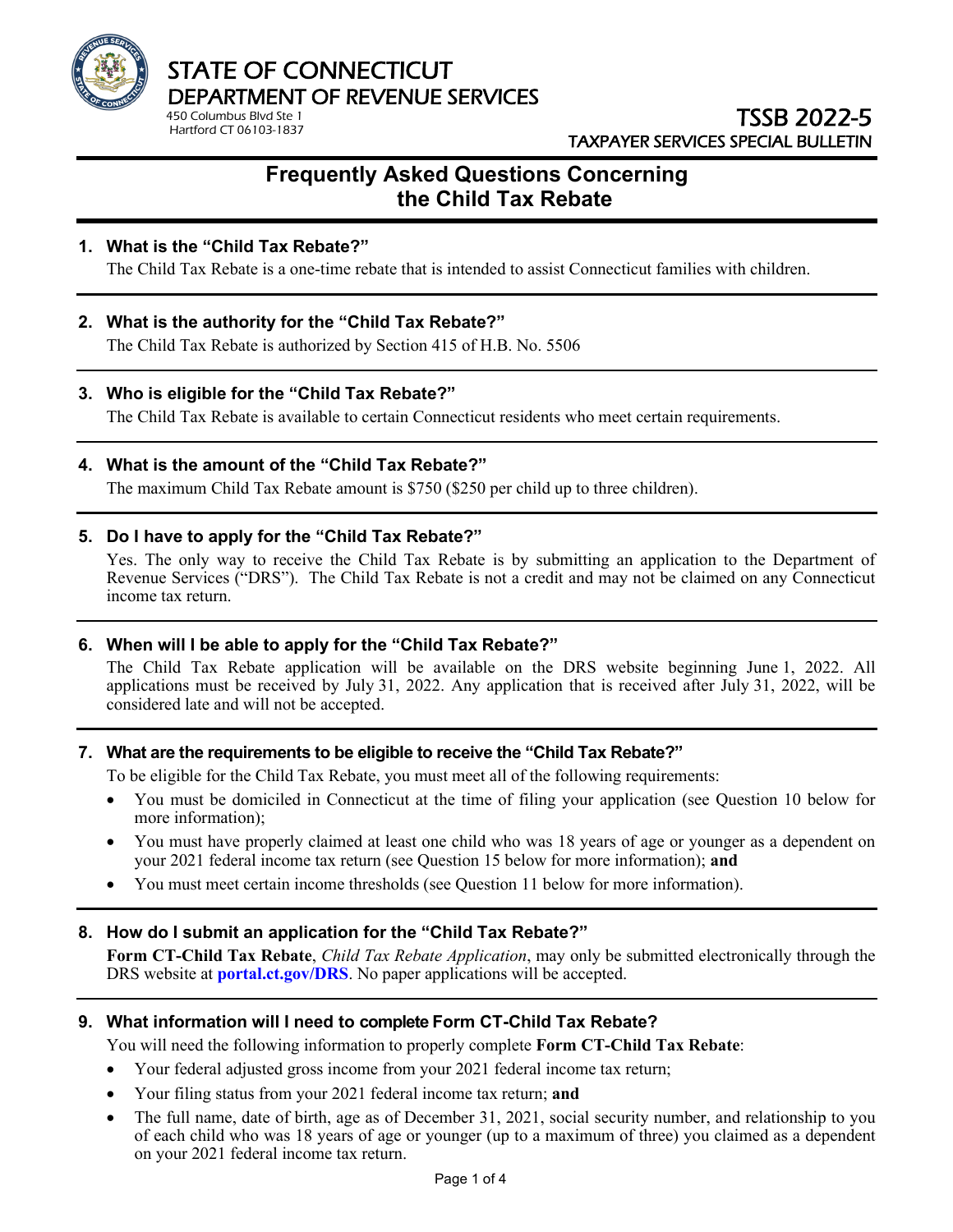# TSSB 2022-5

## **10. What does it mean to be domiciled in Connecticut?**

To qualify for the Child Tax Rebate, you must be domiciled in Connecticut at the time of filing your application. In general, Connecticut is your domicile if you consider Connecticut to be your permanent home and the place that you return to whenever you are away. If Connecticut is not your domicile, then you are not eligible for the rebate.

## **11. Are there income limits associated with the "Child Tax Rebate?"**

Yes. There are income limits associated with the Child Tax Rebate. The income limits are based on the filing status from your 2021 federal income tax return and are set forth below:

- If the filing status from your 2021 federal income tax return was Single or Married Filing Separately, you may be eligible for the Child Tax Rebate if your income was less than or equal to \$100,000;
- If the filing status from your 2021 federal income tax return was Head of Household, you may be eligible for the Child Tax Rebate if your income was less than or equal to \$160,000;
- If the filing status from your 2021 federal income tax return was Married Filing Jointly or Qualifying Widow(er), you may be eligible for the Child Tax Rebate if your income was less than or equal to \$200,000.

If you fall within the income limits described above and you otherwise qualify for the Child Tax Rebate, you will be eligible for a \$250 rebate per qualifying child (up to a maximum of three children and a maximum amount of \$750).

# **12. If my income exceeds the limits described in Question 11, can I still qualify for the "Child Tax Rebate?"**

Yes. Although the rebate amount will be less than \$250 per qualifying child (up to a maximum of three children), you may still be eligible for a rebate even if your income exceeds the income limits described in Question 11 above. Rather than providing for an "income cliff," the income limits phase out. The rebate amount begins to phase out by 10% for each \$1,000 of income above the income limit. The phaseout for each filing status is described below:

- If the filing status from your 2021 federal income tax return was Single or Married Filing Separately, you may still be eligible for the Child Tax Rebate if your income was greater than \$100,000 but less than or equal to \$110,000. However, the rebate amount for which you may be eligible will be less than \$250 per child. If your income is greater than \$110,000, you are not eligible for the Child Tax Rebate.
- If the filing status from your 2021 federal income tax return was Head of Household, you may be eligible for the Child Tax Rebate if your income was greater than \$160,000 but less than or equal to \$170,000. However, the rebate amount for which you may be eligible will be less than \$250 per child. If your income is greater than \$170,000, you are not eligible for the Child Tax Rebate.
- If the filing status from your 2021 federal income tax return was Married Filing Jointly or Qualifying Widow(er), you may be eligible for the Child Tax Rebate if your income was greater than \$200,000 but less than or equal to \$210,000. However, the rebate amount for which you may be eligible will be less than \$250 per child. If your income is greater than \$210,000, you are not eligible for the Child Tax Rebate.

#### **13. How will I know if I qualify for the "Child Tax Rebate?"**

The only way to determine whether you are eligible for the Child Tax Rebate is by submitting an application to DRS. The application will ask you a series of questions and will use the answers you provide to determine your eligibility for the Child Tax Rebate.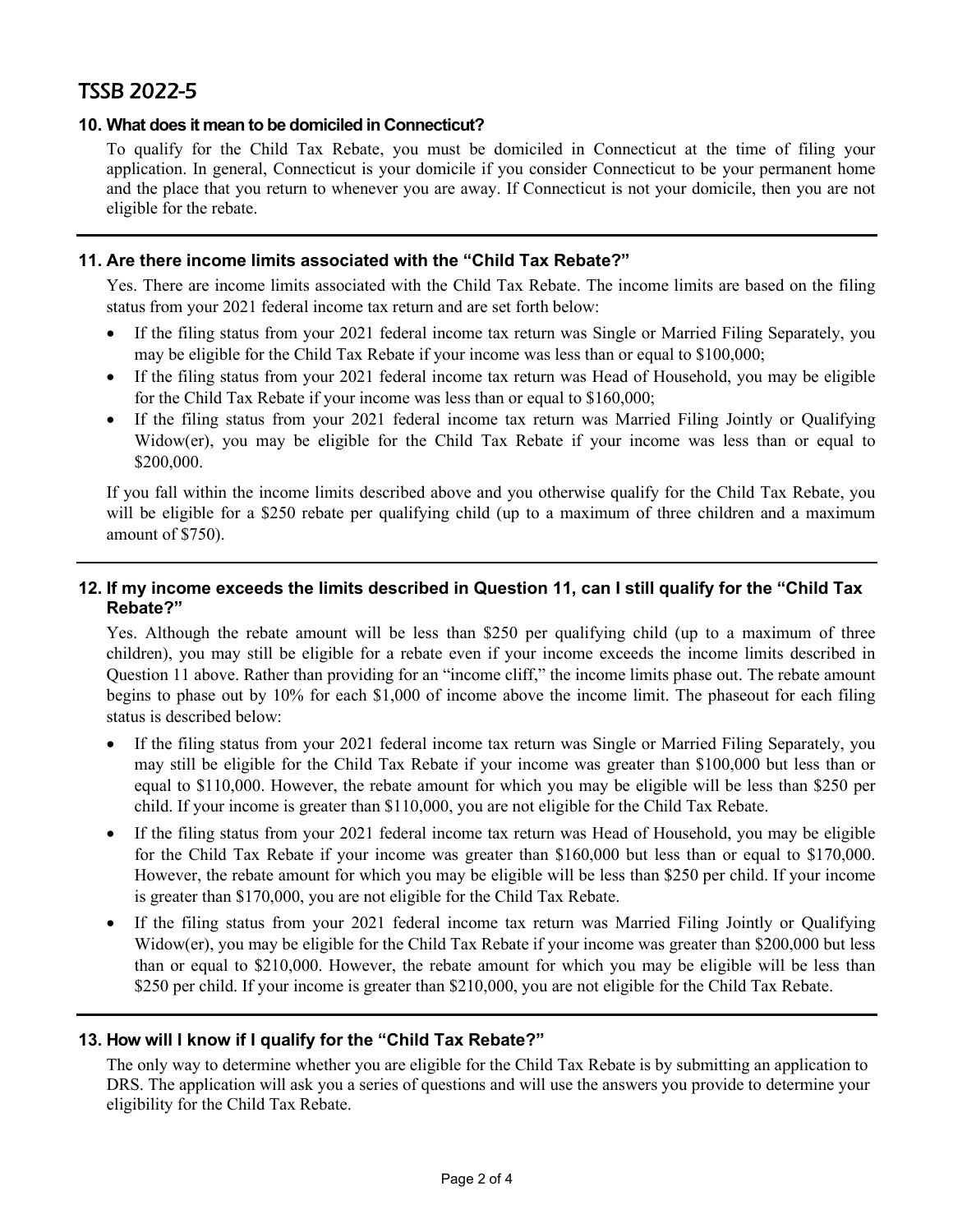# TSSB 2022-5

#### **14. I claimed my 18-year-old grandchild as a dependent on my 2021 federal income tax return; am I eligible for the "Child Tax Rebate?"**

Yes. Provided you otherwise qualify for the Child Tax Rebate, you will be eligible for the Child Tax Rebate if you properly claimed your 18-year-old grandchild as a dependent on your 2021 federal income tax return.

#### **15. Who is a qualifying child for purposes of the "Child Tax Rebate?"**

A qualifying child is an individual who you properly claimed as a dependent on your 2021 federal income tax return and who was 18 years of age or younger as of December 31, 2021. A qualifying child can be your son, daughter, stepchild, eligible foster child, brother, sister, stepbrother, stepsister, half-brother, or half-sister, or a descendant of any of them (for example, a grandchild, niece, or nephew).

#### **16. Per an agreement, my child's other parent claimed our child as a dependent on her 2021 federal income tax return and I am eligible to claim our child as a dependent on my 2022 federal income tax return; am I eligible for the "Child Tax Rebate?"**

No. You are not eligible for the Child Tax Rebate because you did not claim your child as a dependent on your 2021 federal income tax return. However, because your child's other parent did claim your child as a dependent on her 2021 federal income tax return, she may be eligible for the Child Tax Rebate.

# **17. Am I eligible for the "Child Tax Rebate" if I did not file a 2021 federal income tax return?**

No. You are not eligible for the Child Tax Rebate if you have not filed a 2021 federal income tax return. However, if you file a 2021 federal income tax return prior to July 31, 2022, you may be eligible for the Child Tax Rebate.

#### **18. Am I eligible for the "Child Tax Rebate" if I am temporarily living in another state?**

Yes. Even though you may be temporarily living in another state, you may qualify for a rebate as long as you are still a domiciliary of Connecticut. In other words, as long as you did not make the state in which you are currently living your permanent home and you intend to return to Connecticut, you may be eligible for the Child Tax Rebate. For example, although you may be on active duty in the military or in another state for a temporary work assignment, you may be eligible for the Child Tax Rebate as long as you consider Connecticut to be your permanent home and the place that you will return to upon completion of your military duty or work assignment.

# **19. If I owe taxes to the Department and I am eligible for the "Child Tax Rebate," will the Department use my rebate to pay my outstanding taxes?**

Yes.

#### **20. If I made an error on my original application, am I able to correct it?**

Yes. If you made an error on the original application that you submitted, you may submit another application for the Child Tax Rebate. If you submit more than one application, DRS will only take into consideration the last application that you submitted.